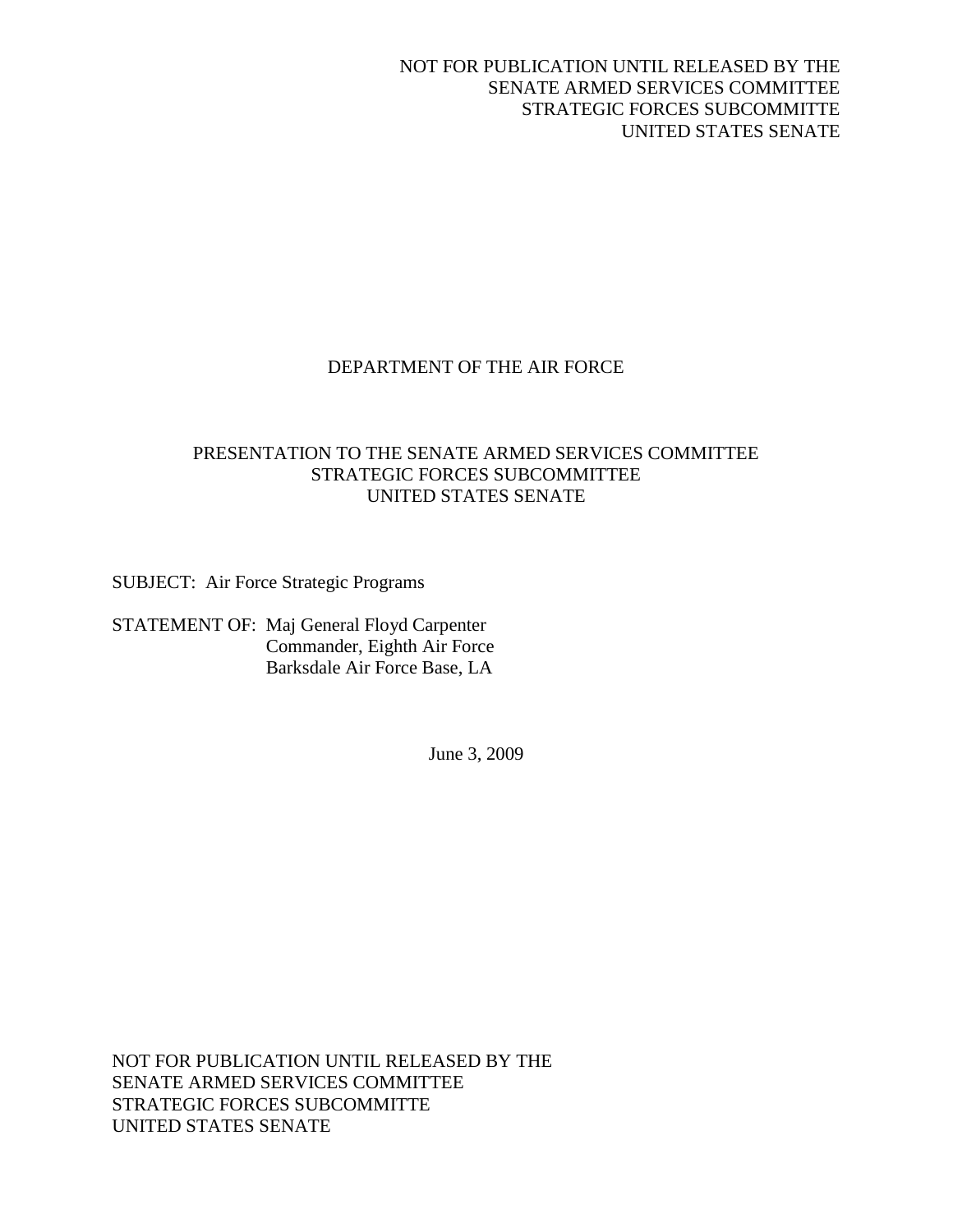Chairman Nelson, Ranking Member Vitter, and distinguished Members of the Subcommittee, thank you for this opportunity to represent the men and women of the Eighth Air Force and to answer your questions regarding the use of bomber aircraft in the United States Air Force. A key component in our nation's ability to conduct long-range strike missions is found within our Air Force bombers. This unique capability is not possessed by any other branch of our armed services or by any other nation. Globally, the distance of our potential adversaries and lack of basing options hampers our ability to perform in a variety of theaters and scenarios. Long-range strike aviation is one of the few hedges our nation maintains to mitigate these fundamental challenges. Air Force strategic bombers are a critical element of our National Security Strategy and National Military Strategy, providing unique capabilities to fulfill combatant commanders' mission objectives from shaping and deterring to large scale conventional operations and even nuclear scenarios.

Despite the age of our nation's three bombers, the Air Force long-range bomber force is unmatched in its ability to provide conventional power for initial response to regional crises within hours. Additionally, our bombers can provide sustained operations in any region of the world employing either conventional or nuclear options. As we move away from forward overseas basing, the speed, range and payload of today's manned bombers allow for a US presence anywhere on the globe within 24 hours.

The end of the Cold War brought about a false feeling of global security, especially surrounding the long feared use of nuclear weapons between the Cold War superpowers. Shortly after the end of the Cold War we saw the world in its new form—violent and unstable. Different from the last century, non-state actors, specifically radical fundamentalists, moved to the

2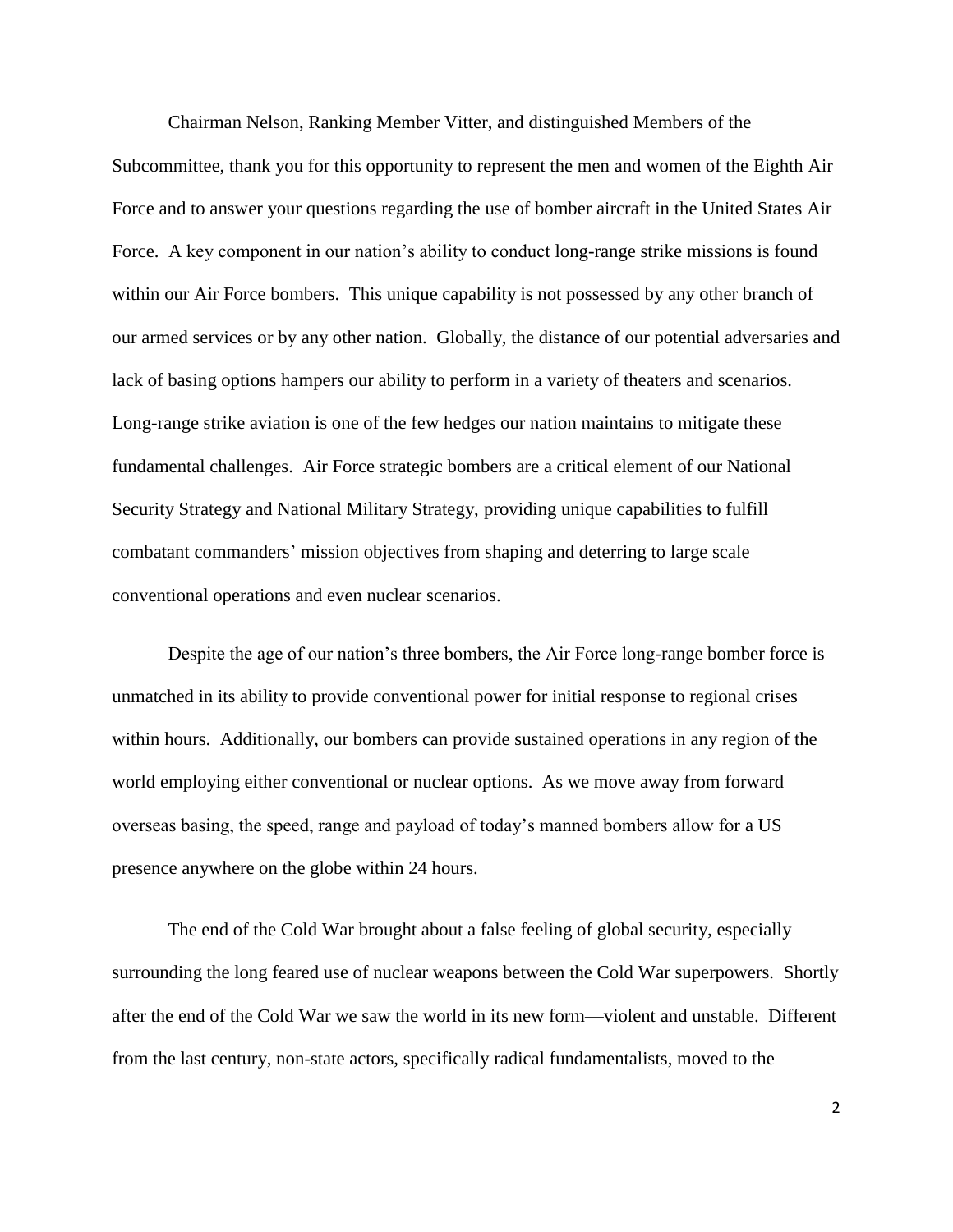forefront of the international stage. Our national security debates centered on not only how to counter this threat, but whether insurgent radical fundamentalism is the likely dominant form of warfare for the  $21<sup>st</sup>$  century. These are critically important questions when deciding the best national military force structure size and composition. But in an effort to "tailor" our force structure we would be remiss if we were to assume this type of warfare will totally dominate the global security horizon for the foreseeable future. For at least the first 25 years of the 21st century, instability, violence, proliferation of weapons of mass destruction, and cultural/religious clashes will be center stage on the global arena. However, we must guard against absolute predictions of what forms of warfare may occur in the future.

As we moved into the  $21<sup>st</sup>$  century, the 2002 Nuclear Posture Review revealed that the Cold War's Triad was limited in scope and in need of an update. Our deterrence foundation still relies on our strike capability composed of a formidable balance of Intercontinental Ballistic Missiles (ICBM), Submarine Launched Ballistic Missiles (SLBM) and manned recallable and retargetable bombers. In today's threat environment where non-state actors and counter insurgency operations are center stage, the importance of our bomber force to deterrence is often overlooked and little understood. The strategic bomber is unique in its ability to assure allies, shape the environment, dissuade potential adversaries, complicate adversary strategy, provide the President and Secretary of Defense escalation control options, and ultimately offer alternatives to the insertion of precious ground forces on foreign soil.

Unquestionably, there are a myriad of applications for the use of bombers. These include but are not limited to: 1) the demonstration of national resolve through force generation and arming with either conventional or nuclear weapons; 2) upon order, covert or overt dispersal

3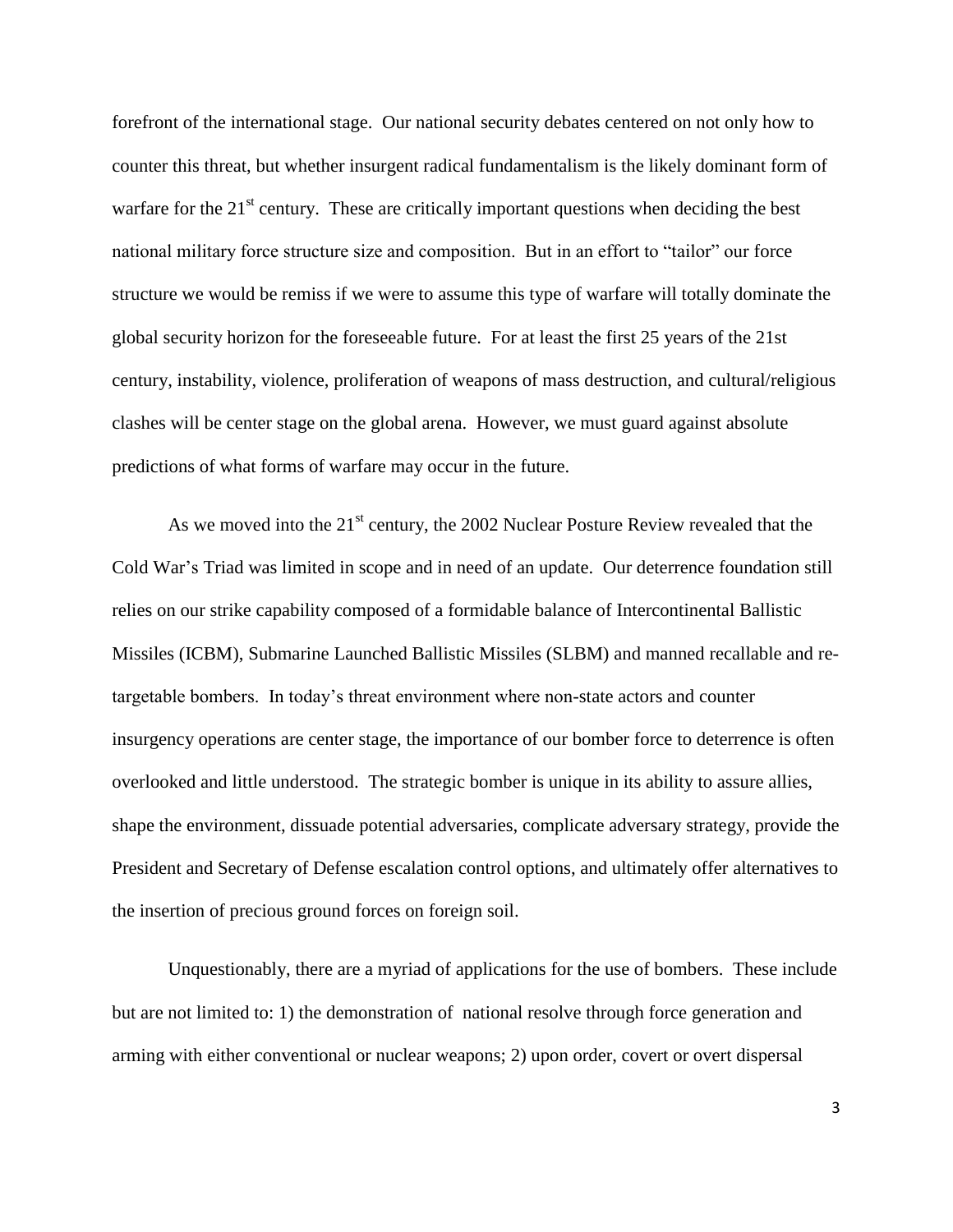within the US or deployment to forward locations; 3) strike operations from single-aircraft to multi-aircraft conventional and/or nuclear packages, which, most importantly, can be executed, retargeted, or recalled; and 4) employment of a vast array of weapons to include conventional unguided general purpose bombs, cluster munitions, precision guided munitions, hard target penetrators, nuclear gravity weapons, and conventional or nuclear cruise missiles. Further, bombers have a unique ability to communicate de-escalation through visible down-loading and removal from alert status and/or redeployment to home stations. Overall, and possibly most notable, bombers are differentiable from other strategic nuclear weapon systems—there-by not forcing an enemy into assuming a worst case nuclear scenario.

In the new Strategic Triad, it is the bomber that provides the most flexibility to US command authorities, with this flexibility being multifaceted and unique among the triad components. Air Force bombers are recallable, scalable, directional and visible and provide our President and Secretary of Defense with both assurance and deterrence at the same time. This deterrence flows not only from the bombers' nuclear strike capability but also from the robust demonstrated conventional capability that can hold any target on the planet at risk. Another unique feature of our bomber force is the ability to deter even while strike operations are being executed. Simply put, deterrence from bombers can continue despite shots being fired. Furthermore, by enabling the effectiveness of other US and partner instruments of power, bomber conventional capability can provide alternatives for deterrence beyond the obvious threat of annihilation. The most illustrative example is US bombers operating in conjunction with indigenous ground forces in Serbia, which ultimately helped facilitate enemy capitulation without large scale NATO ground force insertion.

4